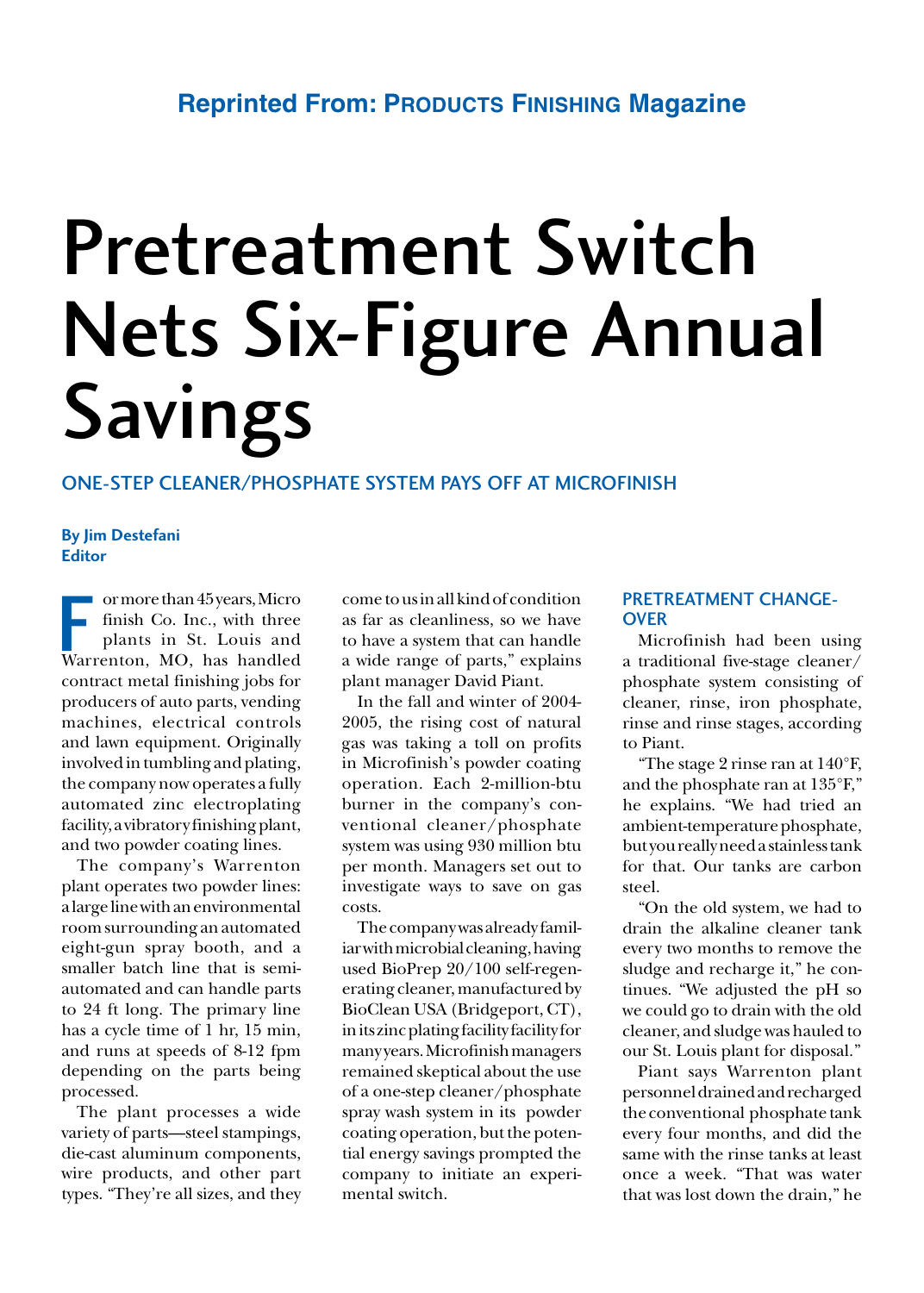

recalls. "We went through 250 gal of cleaner concentrate a month, and 250 gal of phosphate every two months."

# Operating Improvements

Microfinish made the switch to the one-step cleaner/phosphate system early in 2005. Combining cleaner and phosphate into a single stage allowed managers to turn off one burner. The company instantly realized energy savings of 25-30%. "We only heat stage 1 now," Piant explains. "There's enough residual heat in stage 2 to have some extra cleaning and phosphating without additional energy costs, and stages 3 and 4 are just rinses now."

An added bonus was water and chemical savings enabled by the closed-loop system. Instead of using nine gallons of water per minute, the new system required onlythreegallonsperminute."We counterflowtherinsesandusethat water to make up stage 2 and 1," says Piant. "We have a little bit of overflow here, that's why we still

pretreatment system at Microfinish.



The heart of the system is this control and clarifier module, which automatically monitors and replenishes the pretreatment solution to maintain proper operating conditions.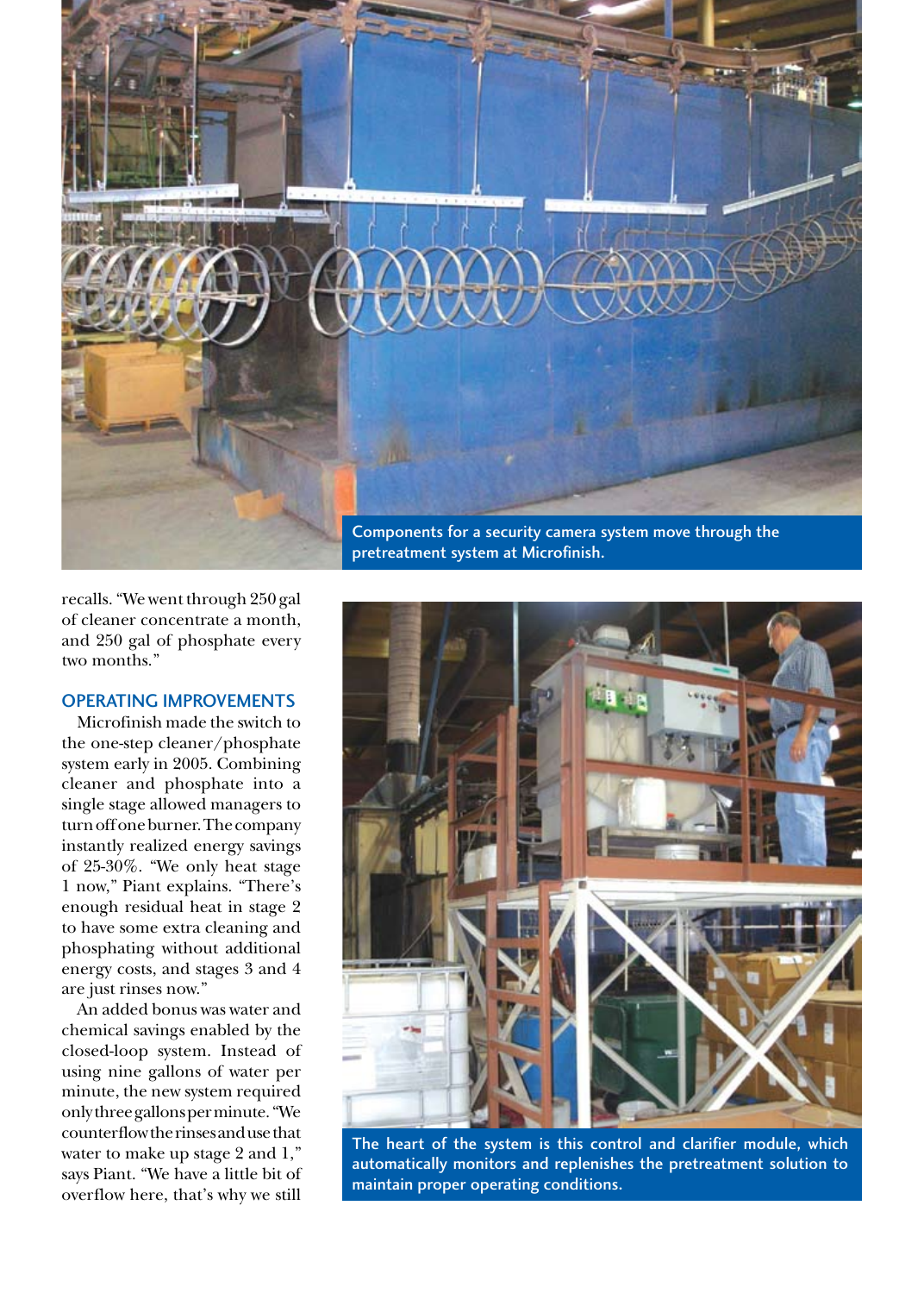usethreegallonsperminute.Our water bill dropped from \$1300 to \$400 per month." Chemical usagefor thepretreatmentsystem dropped 60%, he adds.

Nozzle and other equipment maintenance decreased from seven man-hours per week to less than one hour, translating into a labor savings of \$1575 each month.

Dumping and waste disposal is no longer required.

"We're still adjusting to the new maintenance schedule," Piant says. "On the rinses we dump and recharge every two months, and on the wash itself it's every six months.

"What we're going to do is put the cleaner in a holding tank, get the sludge out, and then recharge the tank with the same fluid. We don't have to dispose of it because all the oils are eaten up by the enzymes in the solution."

Environmentally, the system has practically eliminated discharges to drain. "Occasionally, the local sewage people used to come in if they were having a foaming prob-

# ABOUT THE **COMPANY**

#### **Microfinish Co. Inc.**

Launched as a plater in 1959, Microfinish has grown to a three-plant operation with plating, powder coating, and mechanical finishing capabilities. The company serves more than 300 customers throughout the Midwest, processing components for automotive, vending machine, electrical/electronics, lawn equipment, and communications applications.

### **Microfinish Co. Inc.**

Powder Coat Division 7000 S. Spoede Lane Warrenton, MO 63383-7621 Phone (800) 556-1787 *dpiant@centurytel.net www.microfinishco.com*

# **Cost Savings: Conventional versus One-Step Pretreatment**

| <b>Item</b> | <b>Conventional Cost</b> | One-Step Cost        | <b>Monthly Savings</b> |
|-------------|--------------------------|----------------------|------------------------|
| Natural gas | \$10,400                 | \$7000               | \$3400                 |
| Water/sewer | \$1300                   | \$300                | \$1000                 |
| Chemicals   | \$3700                   | \$720                | \$2980                 |
| Labor       | 7 man-hrs/week           | <1 man-hour/week     | \$2060                 |
|             |                          | <b>TOTAL SAVINGS</b> | \$9440                 |

lem," Piant recalls. "They'd take readings and records, and it was never our plant. But we haven't seen them since we switched to this—there's hardly any water discharged from it."

#### QUALITY IMPROVEMENTS

According to Piant, the company is seeing improved part quality in addition to the operating benefits from the combined cleaner/pretreatment system. Parts have improved corrosion resistance both in-process and after powder coating.

"Oncepartsarethroughthepretreatment process and dried off, we don't have to worry about them rusting,"hesays. "Weusedtohave more problems with that." Coated parts have exhibited improved salt spray testing resistance, probably due to better powder adhesion, he adds.

## **HOW IT WORKS**

BioPrepCPcleaner/ironphosphate is a low-temperature, selfregenerating solution that simultaneously cleans and prepares metals for painting and powder coating. The patented product uses naturally occurring bacteria to consume oils and greases removed from parts during cleaning, eliminating contaminant buildup and extending the life of the solution.

A control module supplied by Bioclean automatically monitors andreplenishesthepretreatment solution to maintain proper operating conditions. The bath normally runsat concentrationof 3-5% by volume at a temperature



Microfinish receives parts in all conditions, from already clean to dripping with oil. Parts are shown before pretreatment and after powder coating.